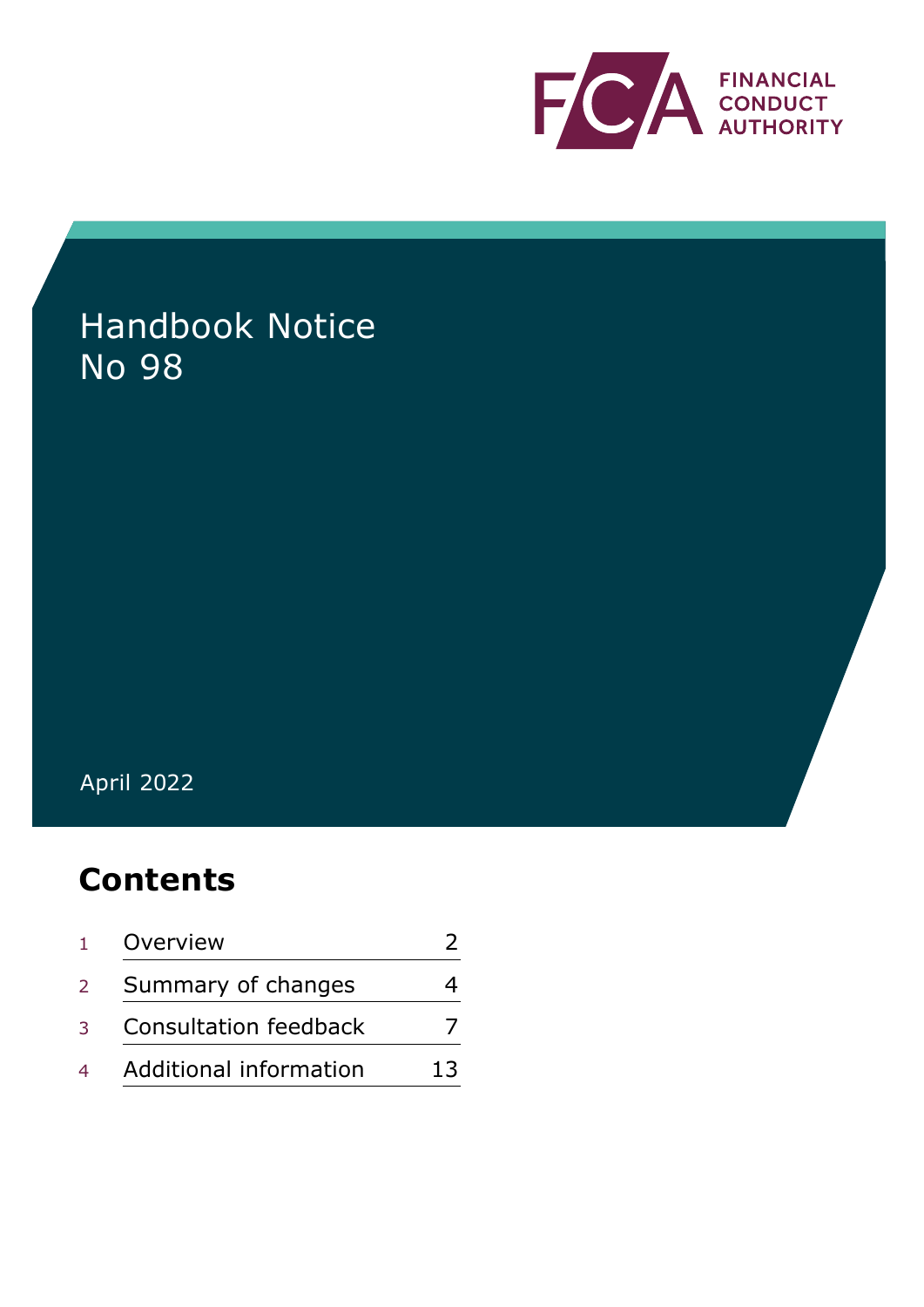# <span id="page-1-0"></span>**1 Overview**

# **Legislative changes**

1.1 On 24 March 2022, the Board of the FCA made relevant changes to the Handbook, as set out in the instruments listed below.

| CP      | <b>Title of instrument</b>                                                                                   | <b>Instrument</b><br><b>No</b> | <b>Changes</b><br>effective |
|---------|--------------------------------------------------------------------------------------------------------------|--------------------------------|-----------------------------|
| CP21/24 | Listing Rules and Disclosure Guidance<br>and Transparency Rules (Diversity and<br>Inclusion) Instrument 2022 | FCA 2022/6                     | 20/04/2022                  |

1.2 On 22 April 2022, the Board of the FCA made the relevant changes to the Handbook as set out in the instruments listed below.

| <b>CP</b>     | <b>Title of instrument</b>                                             | <b>Instrument</b><br><b>No</b> | <b>Changes</b><br>effective |
|---------------|------------------------------------------------------------------------|--------------------------------|-----------------------------|
| <b>PS22/4</b> | British Steel Pension Scheme (Financial<br>Resilience) Instrument 2022 | FCA 2022/11                    | 20/04/2022                  |

1.3 On 28 April 2022, the Board of the FCA made the relevant changes to the Handbook as set out in the instruments listed below.

| <b>CP</b> | <b>Title of instrument</b>                                                             | <b>Instrument</b><br><b>No</b> | <b>Changes</b><br>effective |
|-----------|----------------------------------------------------------------------------------------|--------------------------------|-----------------------------|
| CP22/5    | Technical Standards (Electronic Reporting<br>Format) Instrument 2022                   | FCA 2022/12                    | 29/04/2022                  |
| CP21/35   | Market Conduct Sourcebook (Data<br>Reporting Services Cancellation)<br>Instrument 2022 | FCA 2022/13                    | 29/04/2022                  |
| CP20/22   | Application Fees (Amendment)<br>Instrument 2022                                        | FCA 2022/16                    | 27/05/2022                  |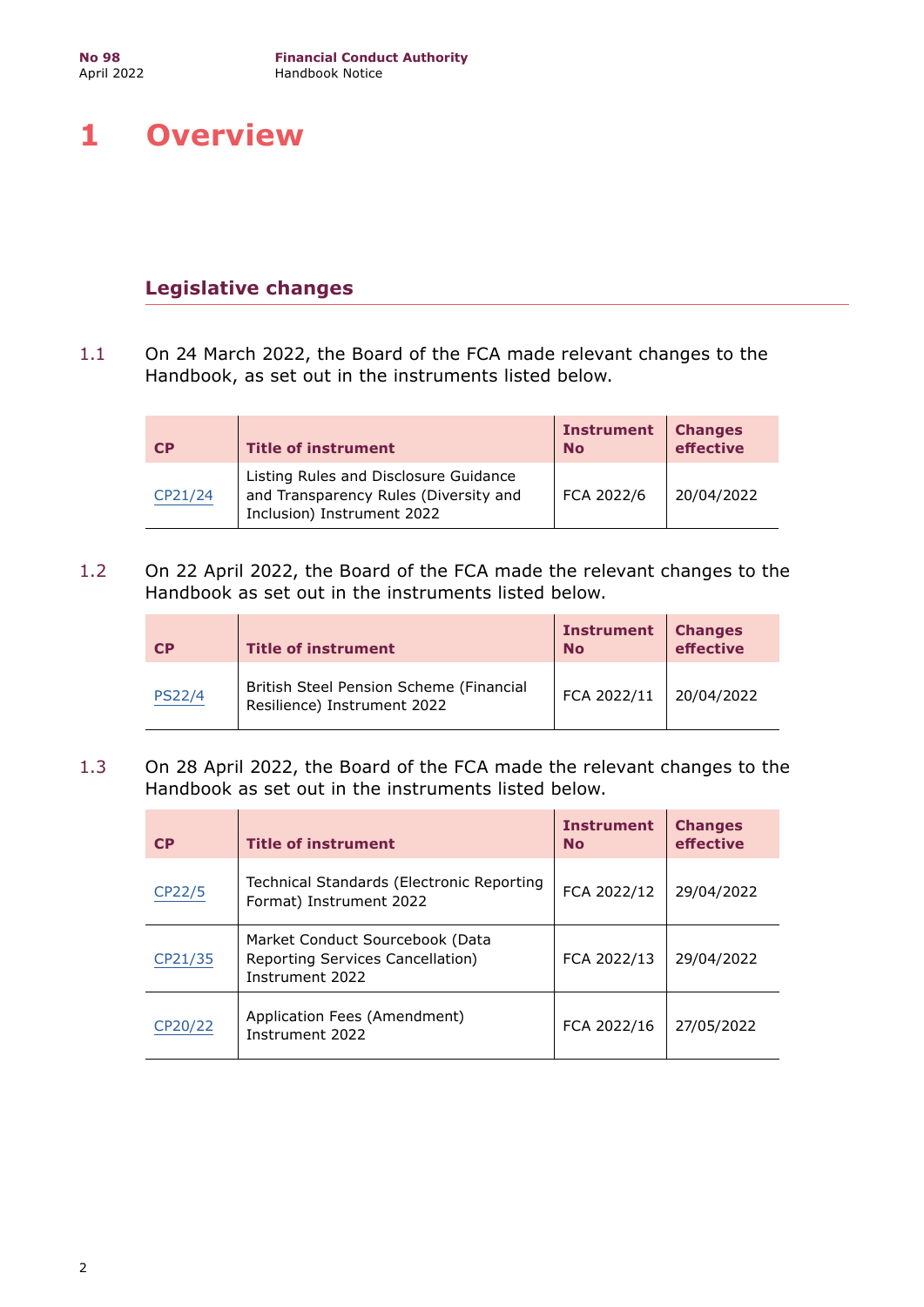### **Summary of changes**

1.4 The legislative changes referred to above are listed and briefly described in Chapter 2 of this Notice.

# **Feedback on responses to consultations**

1.5 Consultation feedback is published in Chapter 3 of this Notice or in separate Policy Statements.

### **FCA Board dates for 2022**

1.6 The table below lists forthcoming FCA board meetings. These dates are subject to change without prior notice.

| <b>FCA board meetings</b> |    |      |  |
|---------------------------|----|------|--|
| May                       | 26 | 2022 |  |
| <b>June</b>               | 23 | 2022 |  |
| July                      | 21 | 2022 |  |
| September                 | 29 | 2022 |  |
| October                   | 20 | 2022 |  |
| November                  | 24 | 2022 |  |
| December                  | 15 | 2022 |  |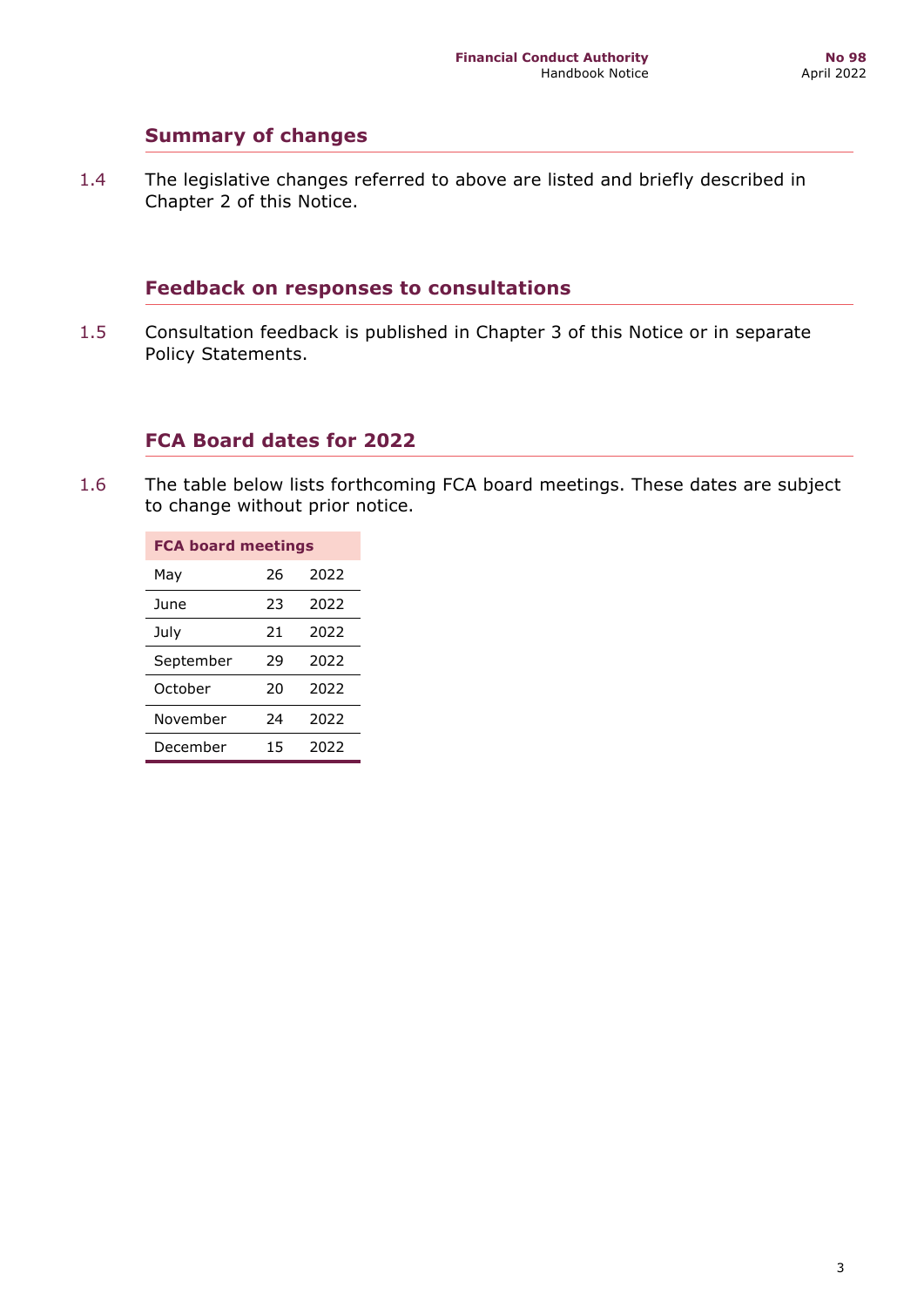# <span id="page-3-0"></span>**2 Summary of changes**

2.1 This Handbook Notice describes the changes to the FCA Handbook and other material made by the FCA Board under its legislative and other statutory powers on 24 March 2022, 22 April 2022 and 28 April 2022. Where relevant, it also refers to the development stages of that material, enabling readers to look back at developmental documents if they wish. For information on changes made by the Prudential Regulation Authority please see https://www.bankofengland. [co.uk/news/prudential-regulation](https://www.bankofengland.co.uk/news/prudential-regulation).

### *Listing Rules and Disclosure Guidance and Transparency Rules (Diversity and Inclusion) Instrument 2022*

2.2 The FCA Board has made changes to the Handbook sections listed below:

**Glossary LR 9.8, 14.3, 15.4, and App 1.1 DTR 7.2, TP 1** 

2.3 This instrument also introduces the following new sections:

#### **LR 9 Annex 2, 14 Annex 1 and TR 18**

- 2.4 In summary, this instrument makes changes to the Handbook to require, as an ongoing listing obligation, issuers that are in scope to include a statement in their annual financial report setting out whether they have met specific board diversity targets on a 'comply or explain' basis, as at a chosen reference date within their accounting period and, if they have not met the targets, why not. This allows companies flexibility to provide relevant context on their approach to board diversity, whether or not these targets are met.
- 2.5 This instrument comes into force on 20 April 2022. Feedback has been published in a separate [Policy Statement](https://www.fca.org.uk/publication/policy/ps22-3.pdf).

### *British Steel Pension Scheme (Financial Resilience) Instrument 2022*

- 2.6 The FCA Board has made changes to the Handbook sections listed below: **Glossary**
- 2.7 This instrument also introduces the following new chapters:

#### **CONRED 3**

 ensure that they can meet redress liabilities if they provided unsuitable advice. 2.8 In summary, these changes introduce temporary asset retention rules which apply to certain firms that provided transfer advice to British Steel Pension Scheme (BSPS) members. The rules require firms to retain assets to help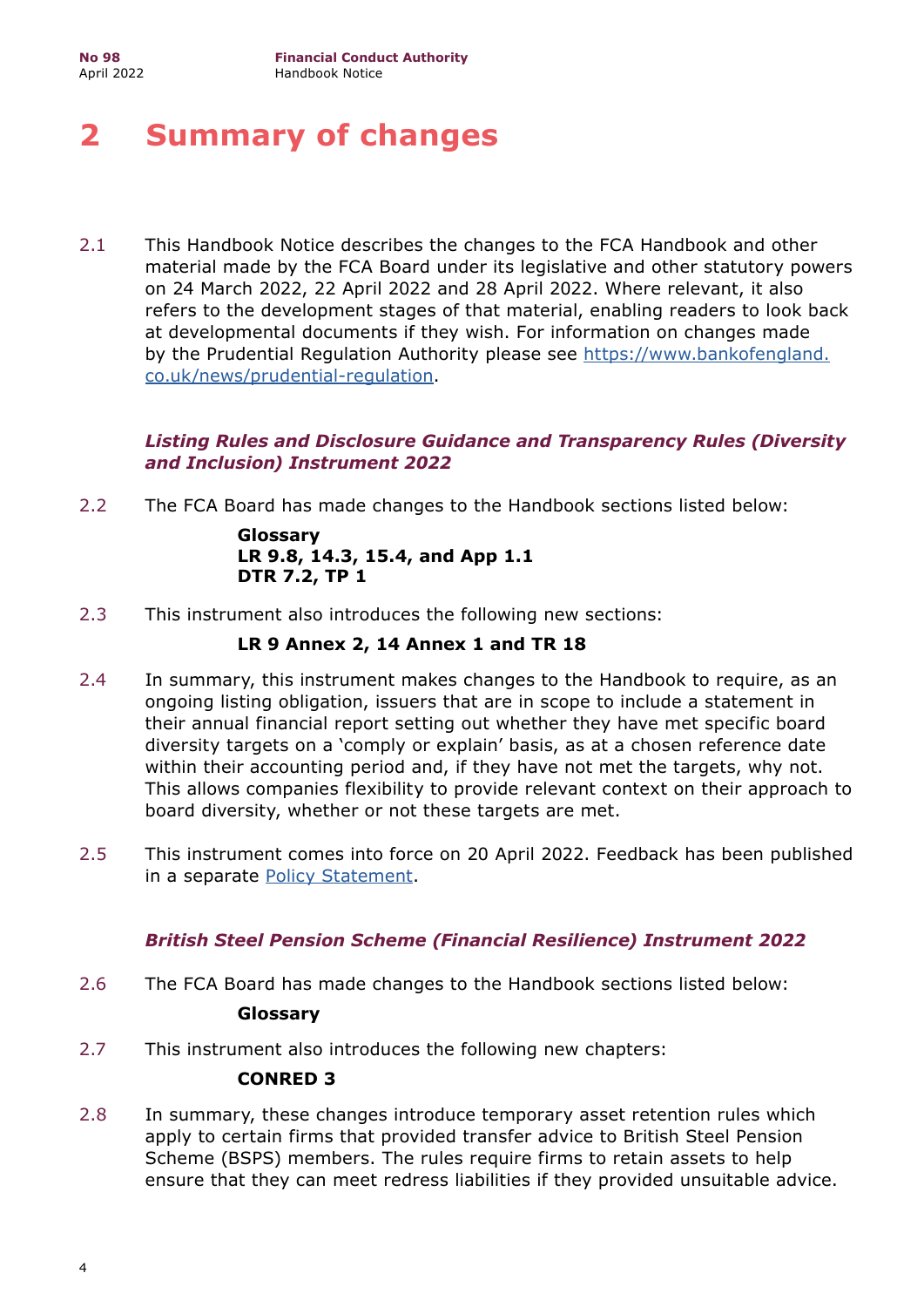- 2.9 We used general rule-making powers in section 137A of the Financial Services and Markets Act 2000 (FSMA) to introduce the temporary asset retention measures. Under section 138L of FSMA, we are not required to publish a public consultation if we consider the delay this involves to be prejudicial to the interests of consumers.
- 2.10 This instrument comes into force at 12.01am on 27 April 2022 and on a temporary basis up to 31 January 2023. Further details about these rules were published in separate [Policy Statement](https://www.fca.org.uk/publication/policy/ps22-4.pdf).

### *Technical Standards (Electronic Reporting Format) Instrument 2022*

2.11 Following consultation in [Consultation Paper \(CP\) 22/5,](https://www.fca.org.uk/publication/consultation/cp22-5.pdf) the FCA Board has made changes to the technical standard listed below:

> **Commission Delegated Regulation (EU) 2019/815 of 17 December 2018 supplementing Directive 2004/109/EC of the European Parliament and of the Council with regard to regulatory technical standards on the specification of a single electronic reporting format**

- 2.12 In summary, this instrument makes changes to the above technical standard to amend the definition of the UK Single Electronic Format (UKSEF) 2022 in the range of permitted taxonomies listed in Article 2(4B) of the Transparency Directive European Single Electronic Format (TD ESEF) Regulation so that it refers to UKSEF 2022 v2.0.0 for reports filed on or after 3 May 2022, instead of v1.0.0.
- 2.13 The UKSEF provides a template for companies on UK regulated markets that are required to report their end of year annual financial statements in a machinereadable and 'tagged' electronic format under section 4.1 of our Disclosure Guidance and Transparency Rules (DTRs).
- 2.14 This instrument comes into force on 29 April 2022. Feedback has been published in Chapter 3 of this Handbook Notice.

### *Market Conduct Sourcebook (Data Reporting Services Cancellation) Instrument 2022*

- 2.15 The FCA Board has made changes to the Handbook sections listed below: **MAR 9.2**
- 2.16 In summary, this instrument makes changes to the Handbook in order to amend Chapter 9 of the Market Conduct sourcebook (MAR) to include wind-down guidance for a data reporting service provider (DRSP) which wishes to cancel all of its DRSP authorisation under MAR 9.2.5.
- 2.17 More specifically, the new guidance sets out: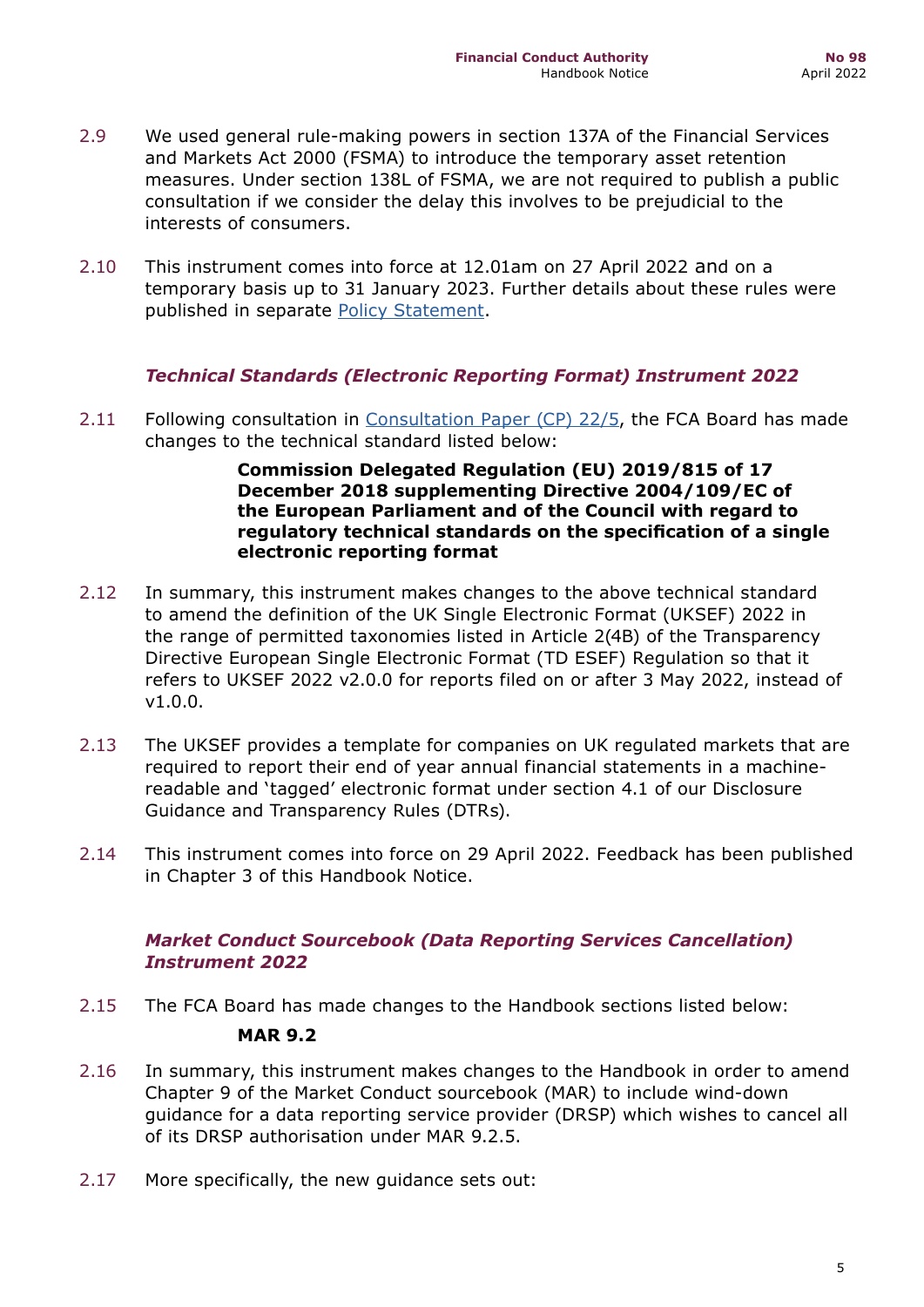- how a DRSP should engage with the FCA for the duration of the cancellation process
- the requirement for a wind-down plan which promotes and protects the integrity of financial markets and the interests of the DRSP's clients
- a DRSP's obligations until the conclusion of the cancellation process
- 2.18 This instrument comes into force on 29 April 2022. Feedback has been published in Chapter 3 of this Handbook Notice.

# *Application Fees (Amendment) Instrument 2022*

2.19 The FCA Board has made changes to the Handbook sections listed below:

### **FEES 3.2, 3 Annex 15R**

- 2.20 In summary, this instrument introduces a new £250 charge (Category 1 under the new pricing structure) for notifications of functions under the senior managers regime (SMR) and controlled functions for appointed representatives (CF(AR)).
- 2.21 This instrument comes into force on 27 May 2022. Feedback has been published in Chapter 3 of this Handbook Notice.

# **3 Consultation feedback**

3.1 This chapter provides feedback on consultations that will not have a separate policy statement published by the FCA.

# **CP 22/5: Technical Standards (Electronic Reporting Format) Instrument 2022**

#### Background

3.2 Under our transparency rules (see DTR 4.1), from 1 January 2022, certain companies on UK regulated markets must report their end of year annual financial statements in a machine-readable and 'tagged' electronic format. This aims to make information in annual financial reports easier to extract and compare for investors, research analysts and other market participants, thereby improving transparency and market integrity. This requirement began for financial years starting on or after 1 January 2021. The specific format and 'taxonomy' that companies must use to meet our rules is set out in a supporting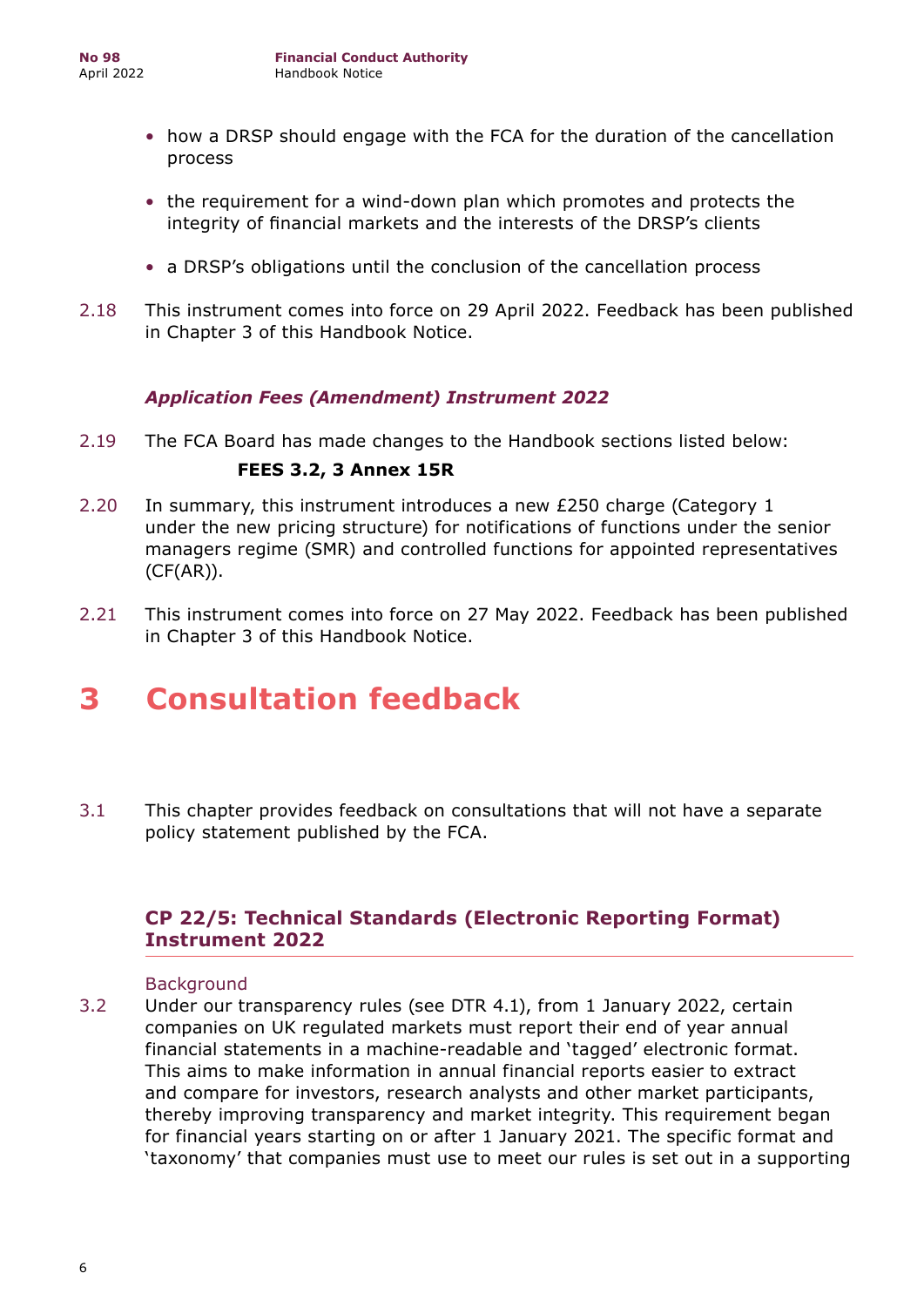<span id="page-6-0"></span>to in DTR 4.1.14R as the 'TD ESEF Regulation'. technical standard, which is derived from onshored EU legislation and is referred

on updating our rules to coincide with this change.<br>Summary of proposals 3.3 Following earlier rule changes in December 2021, companies can use, among other permitted taxonomies, the UKSEF 2022 taxonomy issued by the Financial Reporting Council (FRC) on 8 October 2021 (v1.0.0) to mark up their annual financial statements. However, in February this year, the FRC issued a replacement version of the taxonomy in its 2022 taxonomy suite (v.2.0.0). This new version is not permitted under our existing rules. We updated our website on 24 February 2022 to inform issuers and software vendors that this new version had been published and indicated our intention to switch our National Storage Mechanism (NSM) over to accepting filings in UKSEF 2022 v2.0.0 in place of UKSEF 2022 v1.0.0 at the end of April. We said we would also consult

- v1.0.0 would be Friday 29 April 2022. 3.4 In CP22/5, we proposed changing the definition of UKSEF 2022 in the range of permitted taxonomies in Article 2(4B) of the TD ESEF Regulation so that it refers to UKSEF 2022 v2.0.0 for reports filed on or after 3 May 2022, instead of v1.0.0. We proposed that this change would take effect from Tuesday 3 May 2022. Since we cannot accept both versions into the NSM at the same time, we indicated that the last business day we would accept filings using UKSEF 2022
- 3.5 The update to UKSEF 2022 v2.0.0 will support issuers in reporting their financial statements with electronic tags based on an up-to-date taxonomy and will support users of the data. The later version reflects changes in International Financial Reporting Standards (IFRS) for tagging the notes to the financial statements (which issuers can choose to apply before they become mandatory next year) and some general taxonomy improvements such as clearer labels and new common practice tags.
- 3.6 By timing the switch over from UKSEF 2022 v.1.0.0 to v.2.0.0 for the start of May, we aim to minimise the disruption and any related costs to issuers that are required to tag their annual financial statements and are currently preparing these, or will need to do so shortly, to meet our rules.

### Feedback

 companies may choose to use the ESEF 2020 taxonomy. 3.7 We received one formal response to our consultation. This was concerned with how new versions of a taxonomy are released for formal use. The respondent noted that the relatively short time between the update from UK SEF v1.0.0 to v2.0.0, and the inability to allow both to continue to be used for filings due to technical constraints was unfortunate. This may make it impractical for some companies to use either version of UKSEF 2022 for imminent reporting, since software vendors need time to adopt and test the newer version. Instead,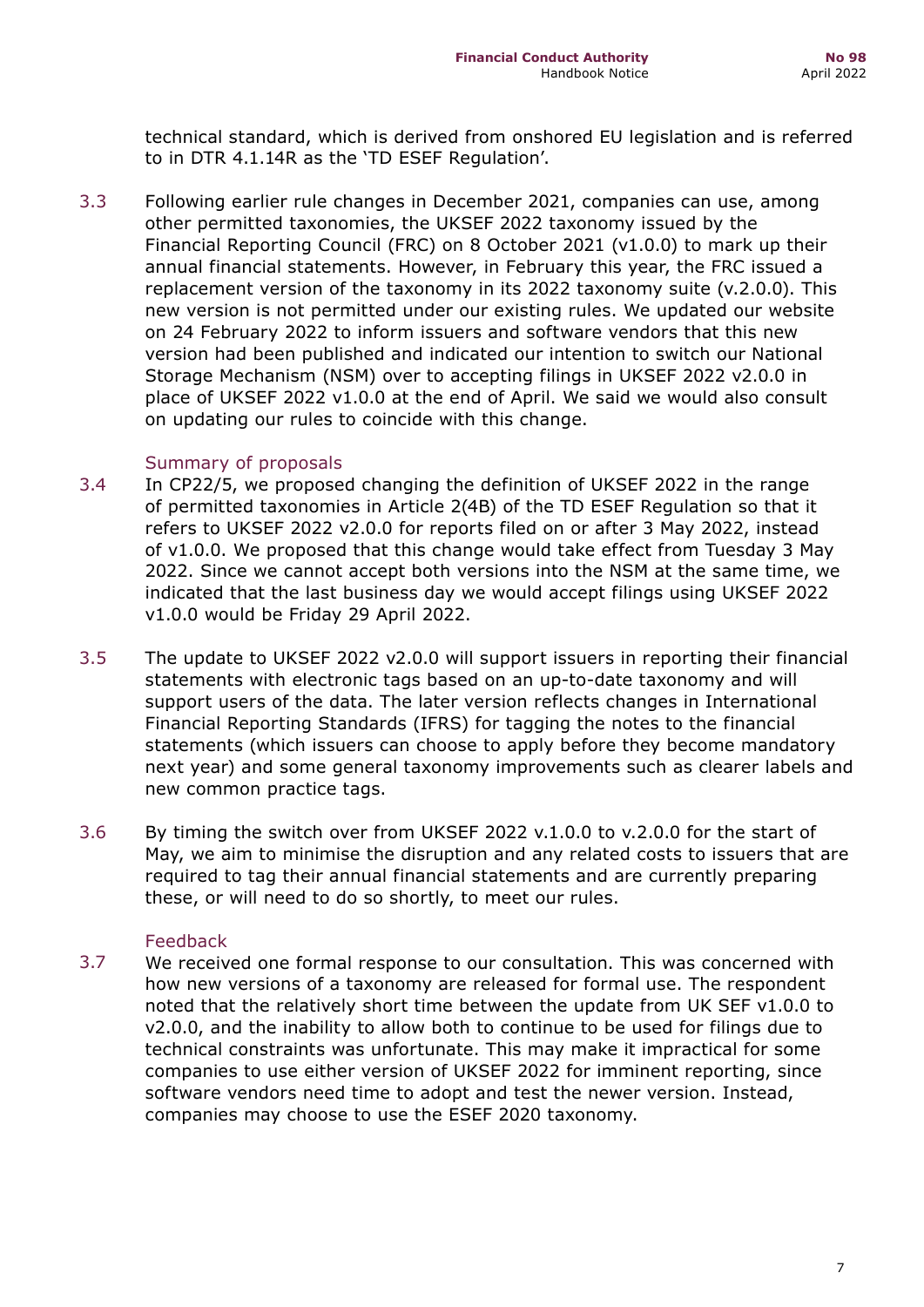#### Our response

- for software vendors to support new versions. 3.8 The FRC is responsible for issuing and updating the UKSEF taxonomy. The way in which the most recent update was released means that we cannot accept both versions. Therefore, we aimed to provide sufficient notice of our intended rule change so that issuers and service providers could prepare for a switch from v1.0.0 to v2.0.0. However, we appreciate that there is a certain lead time
- over on 3 May 2022. 3.9 Given the limited response to our consultation, we consider it likely that most market participants expect our rule change, and issuers have taken steps to prepare for this. We have therefore decided to proceed with making the changes as consulted on, which will take effect from 29 April 2022 ahead of the switch

#### Cost benefit analysis

- 3.10 Our cost benefit analysis, as included in CP22/5, remains valid. As this proposal does not increase requirements on issuers, but rather updates an existing permitted taxonomy within our rules, we do not consider our changes to impose any material costs.
- performance more accessible and analysable for investors and wider market 3.11 There may be some incremental costs to companies that were planning to use the earlier version of UKSEF 2022 after April. We have tried to minimise disruption and any related costs for these issuers by making an early announcement in February 2022 of the intended switchover. This was to enable issuers and software providers to plan ahead for using one of the other taxonomies permitted under our rules. This change will support the overall outcome of our structured electronic reporting rules, which are intended to improve market integrity by making information on companies' financial participants.
- waste existing expenditure, for issuers and their service providers.<br>Equality and diversity statement 3.12 Having publicised our planned switchover, and given the minimal response to our consultation, we consider that not going ahead with our rule change could be more costly and disruptive to issuers who are planning to use UKSEF 2022 v2.0.0 in the future. It would also create uncertainty about the status of this version of the UKSEF taxonomy under our rules, which could add to costs, or

#### Equality and diversity statement

3.13 We continue to consider that the rules we have made will not have a negative impact on any of the groups with protected characteristics under the Equality Act 2010 and no concerns were raised during consultation.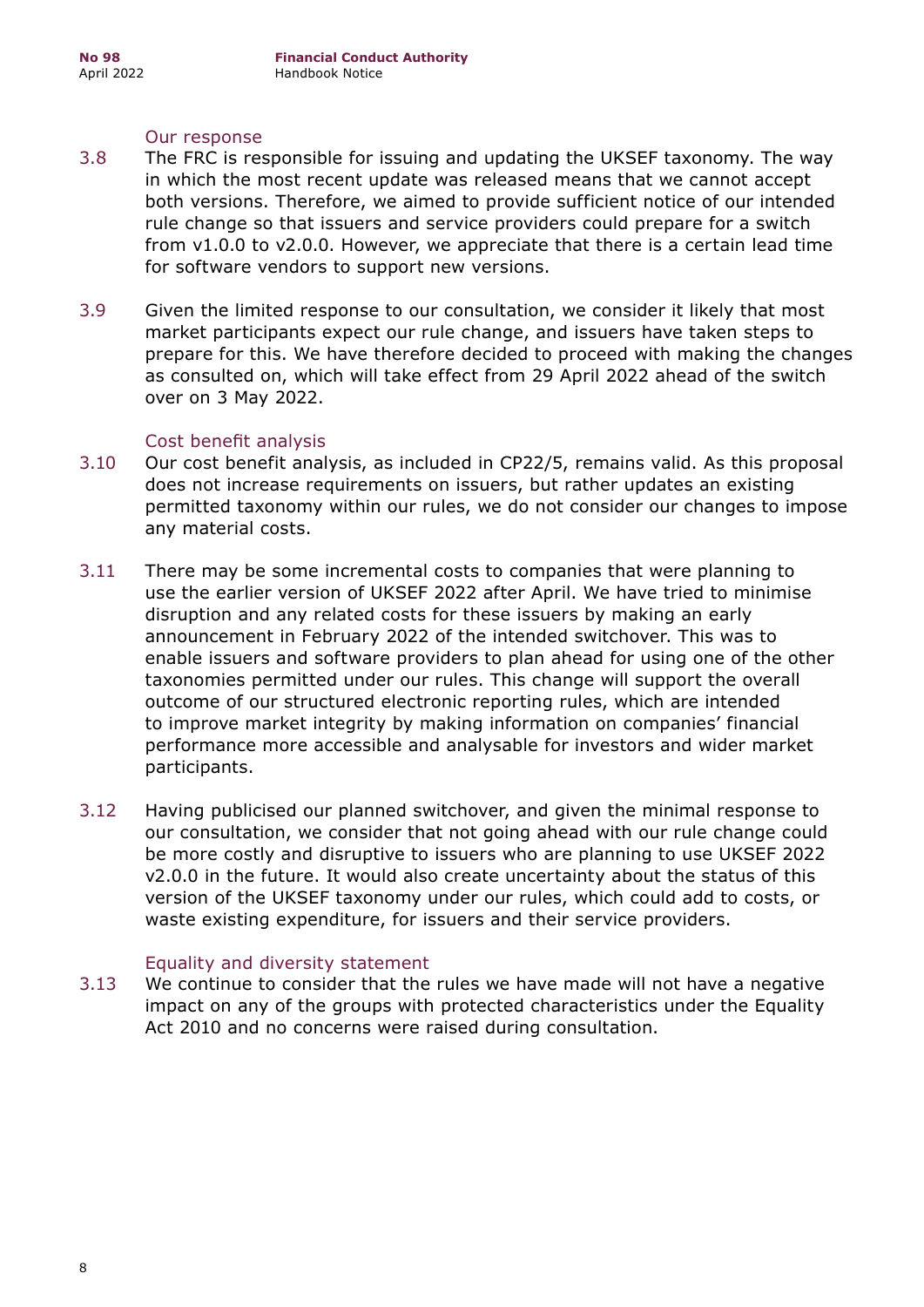### **CP21/35: Market Conduct Sourcebook (Data Reporting Services Cancellation) Instrument 2022**

#### **Background**

- 3.14 The UK authorisation and supervision regulatory framework for DRSPs is a combination of the Data Reporting Services Regulations 2017 (SI 2017/699) (DRS Regulations 2017), the FCA's MAR 9, UK Markets in Financial Instruments Regulation (UK MiFIR) and several UK technical standards. The current UK regulatory framework does not include guidance on the wind-down of a DRSP which wishes to vary or cancel all of its DRSP authorisation.
- 3.15 A DRSP provides important services to enable investment firms to comply with their regulatory reporting obligations, as well as to promote market transparency and integrity. If a DRSP wishes to wind down its data reporting services, it is important that this is done in an orderly manner.
- 3.16 Setting out our expectations for an orderly wind-down of a DRSP in MAR 9 will ensure that there is a clear framework for a DRSP to follow should it need to vary or cancel its data reporting services authorisation under the DRS Regulations 2017. This should mitigate the potential impact of a DRSP exiting the market on its clients and the wider financial service industry.

#### Summary of proposals

- 3.17 We proposed that when a DRSP wishes to vary or cancel all of its data reporting service authorisation, it should:
	- engage with the FCA as early as possible
	- provide in its request for cancellation a wind-down plan which sets out how it will cease all of its data reporting services in an orderly manner. At a minimum, the plan should set out the governance arrangements and identify a person or group within its management body to ensure the effective and prudent management, oversight and implementation of the wind-down plan
	- set out the arrangements for the retention of key individuals of the DRSP
	- set out communications plans that consider the content, timing and methods of communications to stakeholders and relevant regulators
	- identify clients who will be affected by the cancellation of the DRSPs authorisation and set out the arrangements to support the transfer of such clients to a new data reporting services provider
	- continue to comply with the requirements in the DRS Regulations 2017 up until its authorisation is cancelled

#### Feedback

3.18 We received 1 response which agreed with our proposals.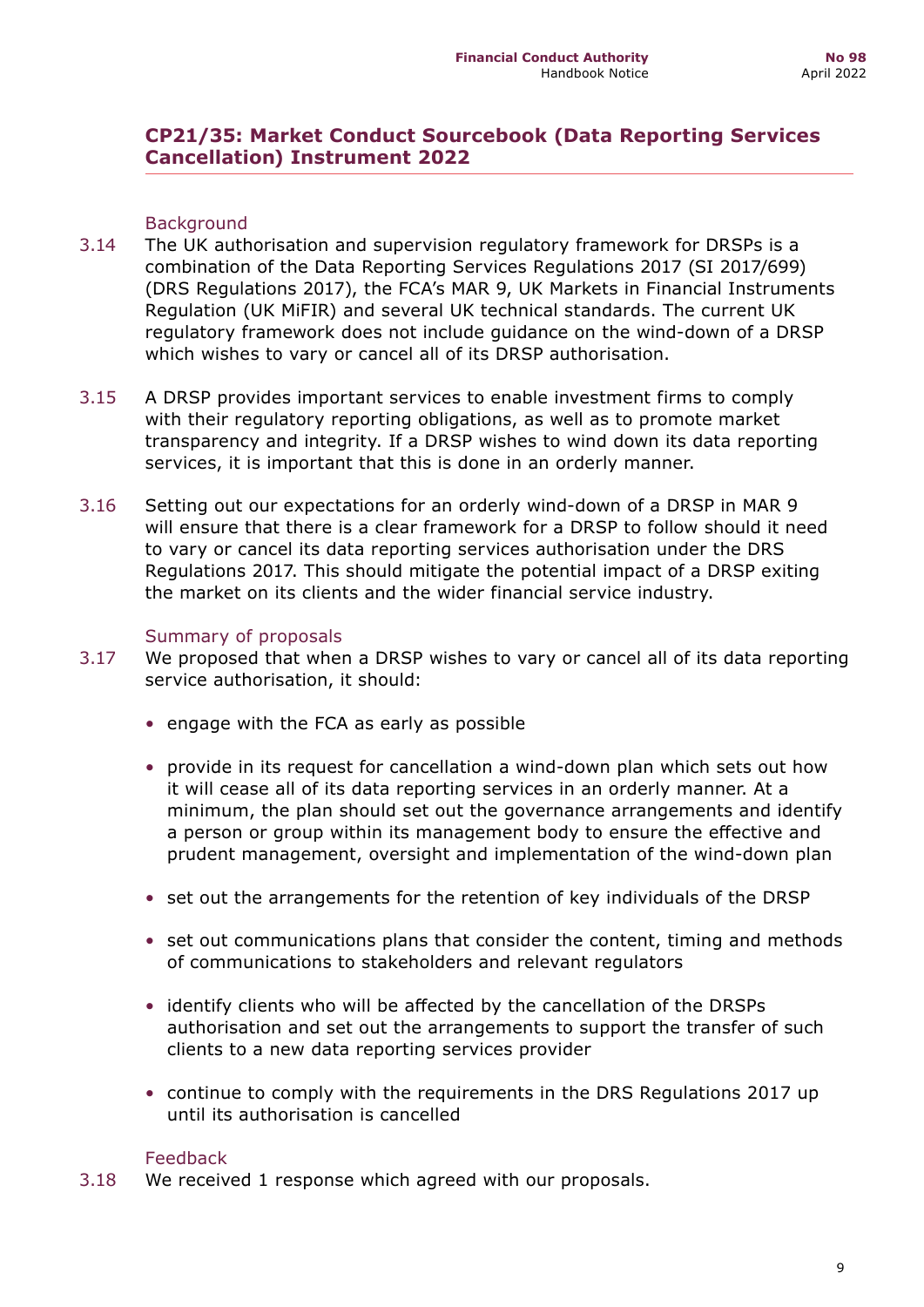- 3.19 The respondent requested clarity on 3 areas:
	- the process for the migration of Systematic Internalisers (SIs) to a new Approved Publication Arrangement (APA)
	- the submission period for transparency quantitative data to the FCA
	- the reporting of trades that require amendment following the cancellation of an APA
- 3.20 The respondent also stated that we should specify that a wind-down plan is required to be drafted and provided only when a wind-down is contemplated.

#### Our response

- 3.21 We are proceeding with our proposals to amend MAR 9 to include winddown guidance for a DRSP which wishes to vary or cancel all of its DRSP authorisation.
- 3.22 A DRSP must continue to comply with the requirements in the DRS Regulations 2017 up until its authorisation is cancelled. Compliance with the DRS Regulations 2017 involves continuing to publish trade reports and submit details of transactions to the FCA (including quantitative transparency reporting data to the FCA for us to perform transparency calculations). A DRSP should therefore ensure its timings for the wind down enables it to continue to publish or submit all outstanding regulatory reporting data to the FCA on all transactions it has published within the relevant regulatory reporting deadlines.
- to a new DRSP. 3.23 We made it clear in our proposals that a DRSP must provide a wind-down plan at the point at which it requests the cancellation of its DRSP authorisation. The wind-down plan should include plans to communicate with all client types, and in the case of APAs and SI clients, include provision for a timely and orderly transfer of SIs to a new APA. As set out in the proposals, we would expect the DRSP to identify all clients who will be affected by the cancellation of the DRSP's authorisation and detail the arrangements to support the transfer of such clients
- to discuss how best to proceed. 3.24 We recognise that in the case of APAs, following a cancellation, trade reports cannot be amended through a new APA. Under these circumstances, we would expect the firm responsible for the reports and its new APA to contact the FCA

#### Cost benefit analysis

3.25 We explained in CP21/35 that our statutory cost benefit analysis (CBA) requirements in section 138I of the Financial Services and Markets Act 2000 (FSMA) does not apply to directions and guidance issued under Regulations 11 and 20 of the DRS Regulations 2017.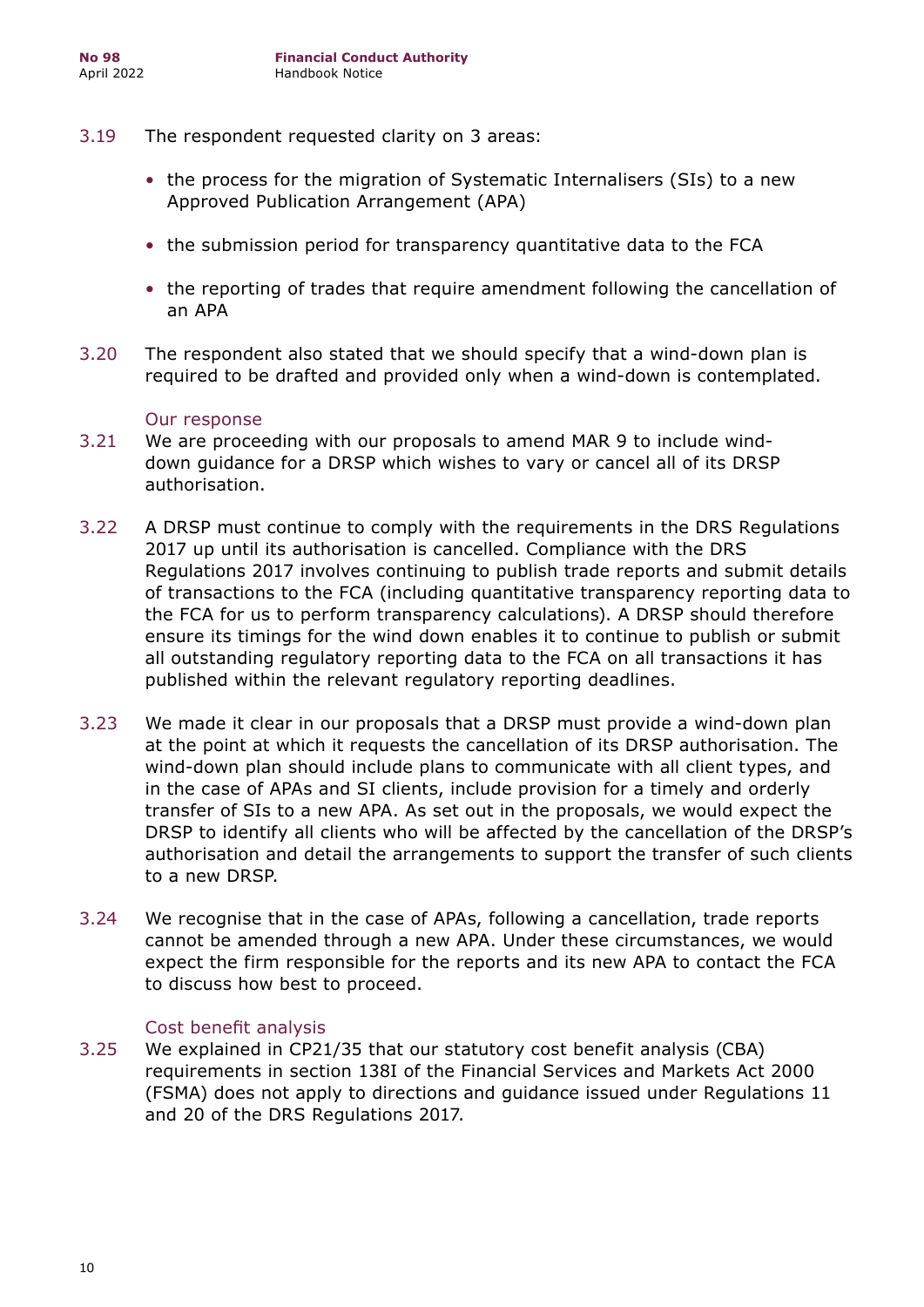# **CP20/22: Application Fees (Amendment) Instrument 2022**

#### **Background**

- 3.26 We are introducing a new £250 charge (Category 1 under the new pricing structure) for notifications of functions under the senior managers regime (SMR) and controlled functions for appointed representatives (CF(AR)).
- 3.27 We consulted in [November 2020](https://www.fca.org.uk/publication/consultation/cp20-22.pdf) on revalorising and restructuring FCA application fees. We provided feedback in [April 2021,](https://www.fca.org.uk/publication/consultation/cp21-8.pdf) explaining that we intended to proceed largely as consulted on but that, since the great majority of application fees are paid online, we would not be able to implement our proposals immediately as we needed to amend and test our systems before going live. That exercise was completed at the end of 2021. We confirmed the new structure in a policy statement (PS) in [January 2022](https://www.fca.org.uk/publications/policy-statements/ps22-1-fca-authorisation-application-fees-new-structure) and the new structure was brought into effect on 24 January 2022 as part of a major release of our CONNECT online application system.
- 3.28 We explained in the January 2022 PS that we needed to complete further work before introducing the new charge under SMR and CF(AR). We are now in a position to implement it. The charge will go live on 27 May 2022, as part of a CONNECT release.

#### Summary of proposals

- 3.29 The key features of the charge are as follows:
	- It is triggered by submission of a standalone Long Form A (as defined in the FCA Handbook – [Supervision manual 10C Annex 3D\)](https://www.handbook.fca.org.uk/handbook/SUP/10C/Annex3D.html#D696).
	- The payment is per form submitted.
	- The charge is triggered only when a standalone application is made. If the Long Form A is submitted as part of an application for authorisation, a variation of permission, or a notification of registration of an appointed representative, it will not be charged.
	- Applications submitted in the course of making arrangements for changes in control (CiCs) will be treated as standalone applications and incur fees.
	- There is no charge for the Short Form A.
	- Payments are made online. We will not issue invoices.

#### Feedback and response

3.30 Our review of the consultation responses relating to the new charge were included in our feedback on the wider consultation in [April 2021.](https://www.fca.org.uk/publication/consultation/cp21-8.pdf)

#### Cost benefit analysis and compatibility statement

3.31 Section 138I of the Financial Services and Markets Act exempts the FCA from the requirement to carry out and publish a cost benefit analysis regarding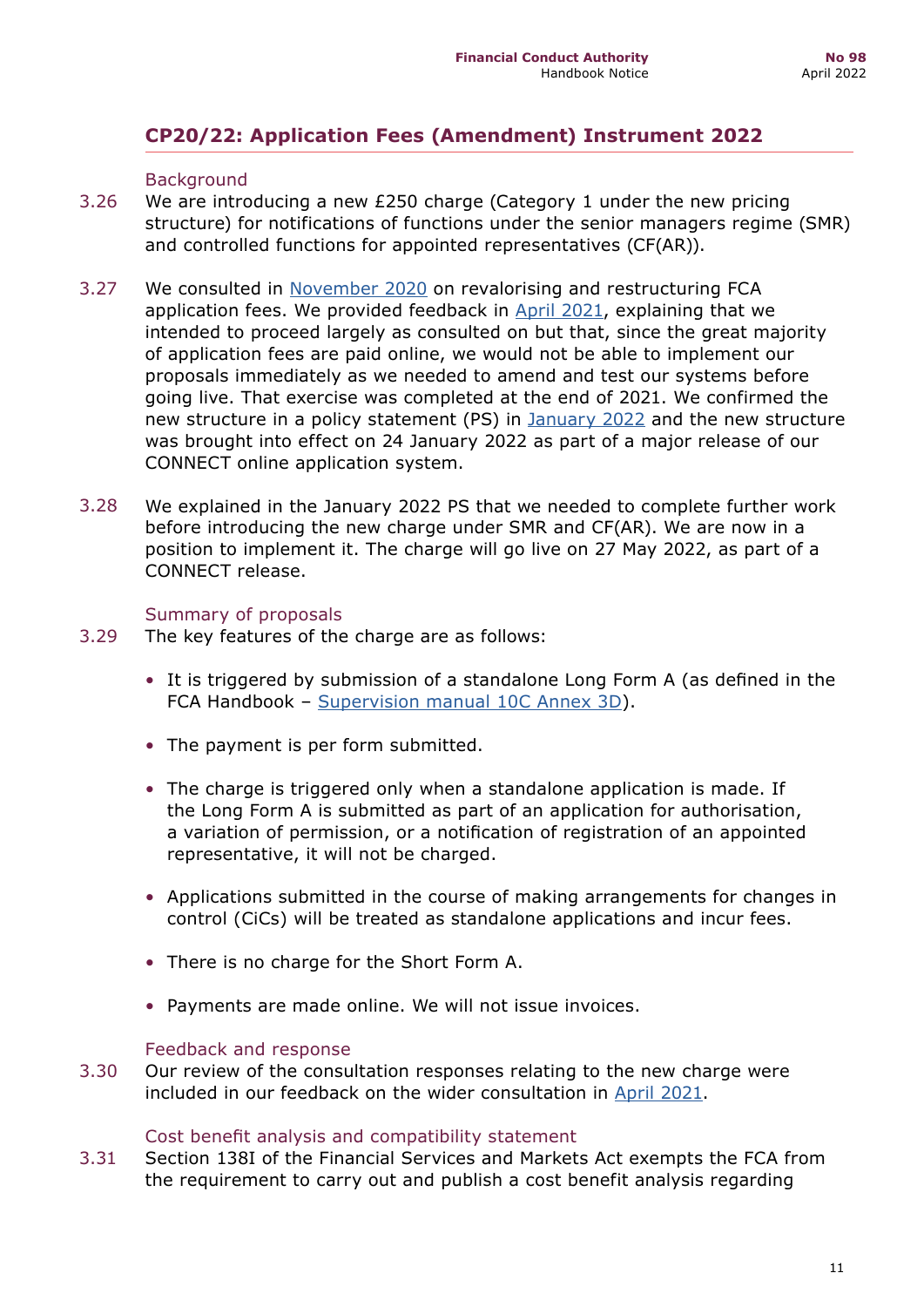proposals for rules regarding FCA fees and levies. The compatibility statement we published in [CP20/22](https://www.fca.org.uk/publication/consultation/cp20-22.pdf) remains unchanged.

#### Equality and diversity issues

3.32 We continue to believe that the rules we have made will not have a negative impact on any of the groups with protected characteristics under the Equality Act 2010 and no concerns about equality or diversity were raised during consultation.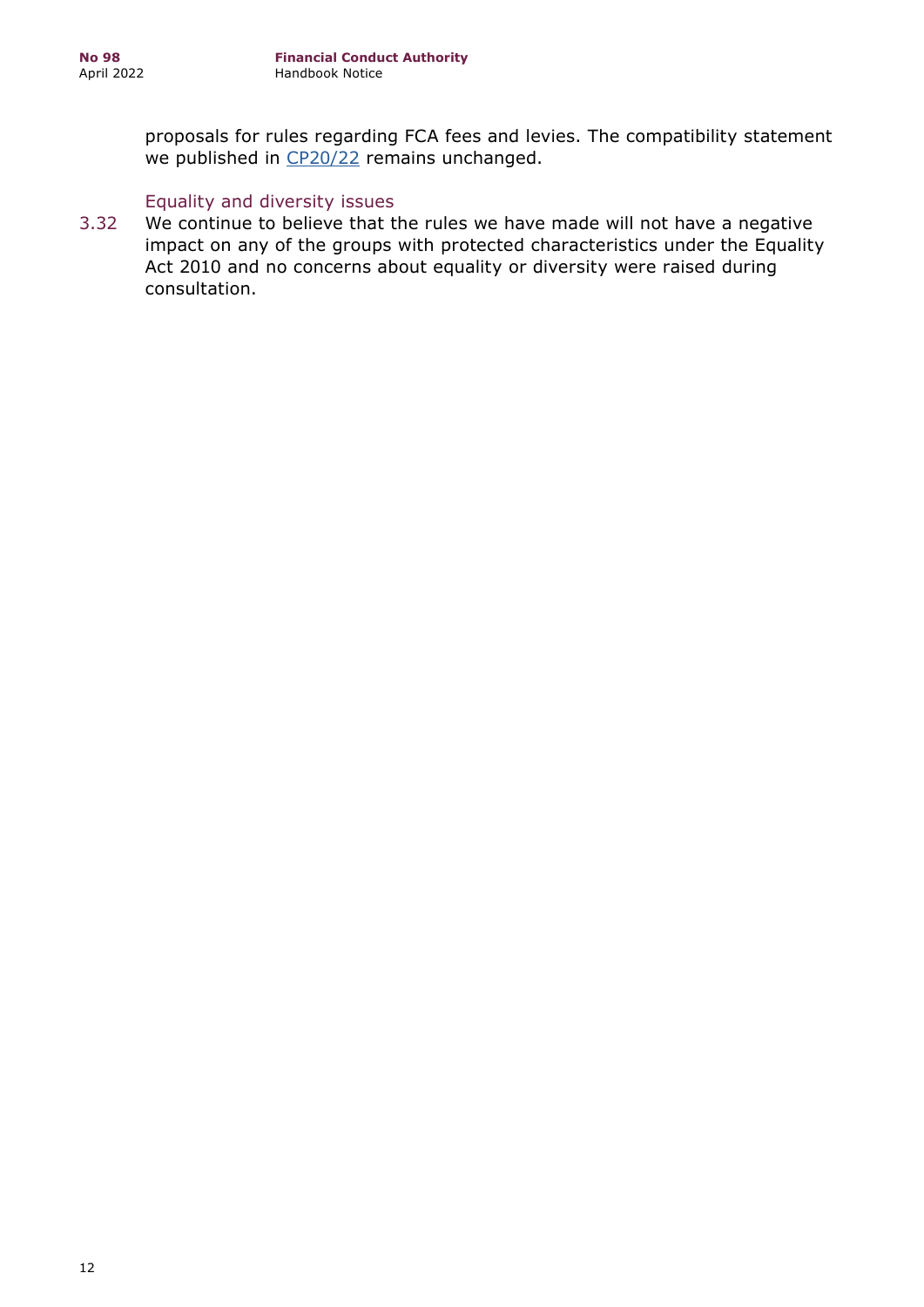# <span id="page-12-0"></span>**4 Additional information**

# **Making corrections**

4.1 The FCA reserves the right to make correctional or clarificatory amendments to the instruments made at the Board meeting without further consultation should this prove necessary or desirable.

# **Publication of Handbook material**

- 4.2 This Notice is published on the FCA website and is available in hardcopy.
- 4.3 The formal legal instruments (which contain details of the changes) can be found on the FCA's website listed by date, reference number or module at [www.](https://www.handbook.fca.org.uk/instrument) [handbook.fca.org.uk/instrument.](https://www.handbook.fca.org.uk/instrument) The definitive version of the Handbook at any time is the version contained in the legal instruments.
- 4.4 The changes to the Handbook are incorporated in the consolidated Handbook text on the website as soon as practicable after the legal instruments are published.
- 4.5 The consolidated text of the Handbook can be found on the FCA's website at <www.handbook.fca.org.uk>/. A print version of the Handbook is available from The Stationery Office's shop at [www.tsoshop.co.uk/Financial-Conduct-Authority-](https://www.tsoshop.co.uk/Financial-Conduct-Authority-FCA/)[FCA/.](https://www.tsoshop.co.uk/Financial-Conduct-Authority-FCA/)
- 4.6 Copies of the FCA's consultation papers referred to in this Notice are available on the FCA's website.

# **Obligation to publish feedback**

4.7 This Notice, and the feedback to which paragraph 1.3 refers, fulfil for the relevant text made by the Board the obligations in sections 138I(4) and (5) and similar sections of the Financial Services and Markets Act 2000 ('the Act'). These obligations are: to publish an account of representations received in response to consultation and the FCA's response to them; and to publish (where applicable) details of any significant differences between the provisions consulted on and the provisions made by the Board, with a cost benefit analysis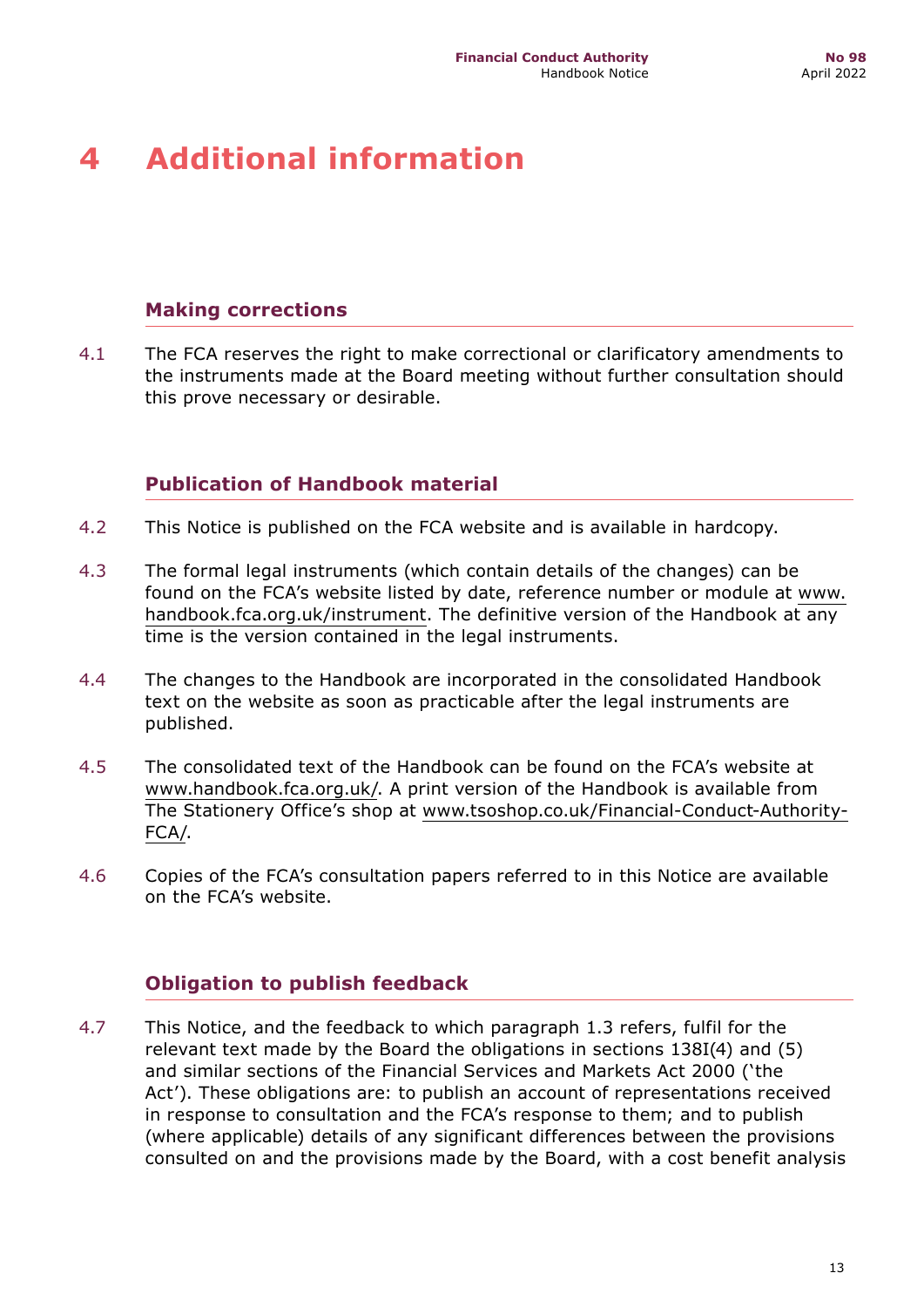and a statement under section 138K(4) of the Act if a proposed altered rule applies to authorised persons which include mutual societies.

### **Comments**

4.8 We always welcome feedback on the way we present information in the Handbook Notice. If you have any suggestions, they should be sent to handbookproduction@fca.org.uk (or see contact details at the front of this Notice).